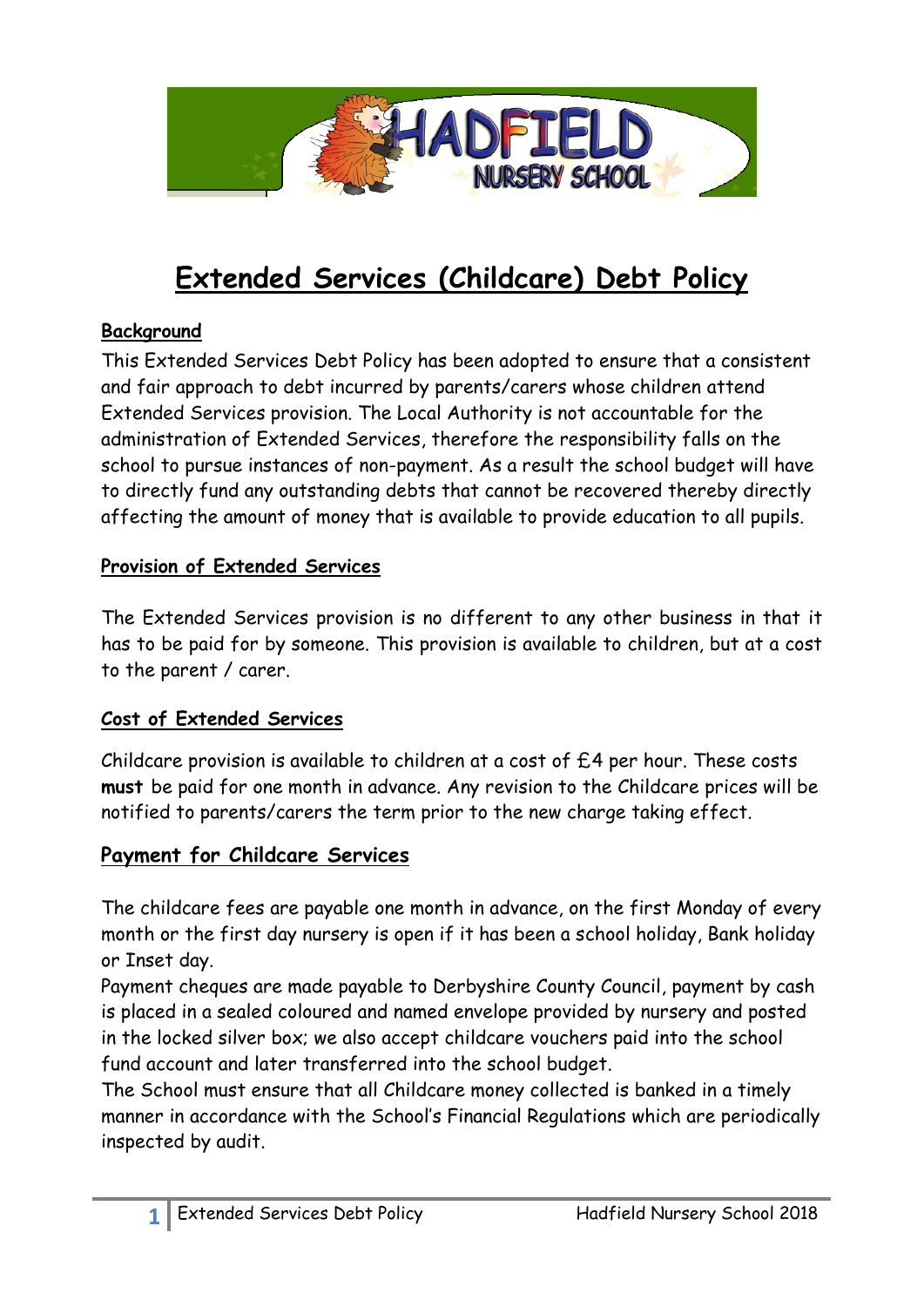# **Management of Extended Services**

To ensure that the School's budget is not adversely affected by the cost of providing Extended Services, the Governors consider the fairest system to all families is to pursue a 'Zero Tolerance' approach. Although, this may seem harsh to some parents it is important that the Childcare provision does not run at a loss, otherwise the school budget will be affected, and to the detriment of all our pupils.

When payment has failed to be produced for the forthcoming month's provision, the school may allow provision to be provided where it is felt that this is a temporary situation, e.g. Lost or forgotten money, temporary hardship etc. however, details should be recorded in writing and a record maintained and monitored. Should a family be late in paying for childcare in advance on two occasions, the school will issue a letter reminding parents/carers of the terms of the childcare contract (Letter 1). The school will advise the parent/carer that we are not obliged to provide Childcare provision where advance payment is not forthcoming

If a child has childcare provision which has not been paid for, (that is childcare has not been paid one month in advance and childcare has been taken with still no payment) a letter detailing how much is owed will be sent to the parent/carer requesting payment directly to the school within 7 days. The same process will be used if a cheque is not honoured by the bank. Prompt action will be taken to address any debt issue at an early stage in order to prevent arrears amassing.

Where a child continues to require this provision, the school must establish if the parent/carer is experiencing hardship which affects their ability to pay. Under these circumstances the parent/carer should be invited to speak confidentially to the Head Teacher, when stepped payments may be agreed.

On the first day that childcare is taken without advanced payment a formal letter will be sent to the parent/carer informing them of their required actions (letter 2). Payment will be requested within 7 days and if this is not paid, then childcare provision will be suspended.

If the debt is not paid and the parent/carer has not made representation to the Headteacher, then the school will write to the parent/carer (Letter 3), suspending Childcare.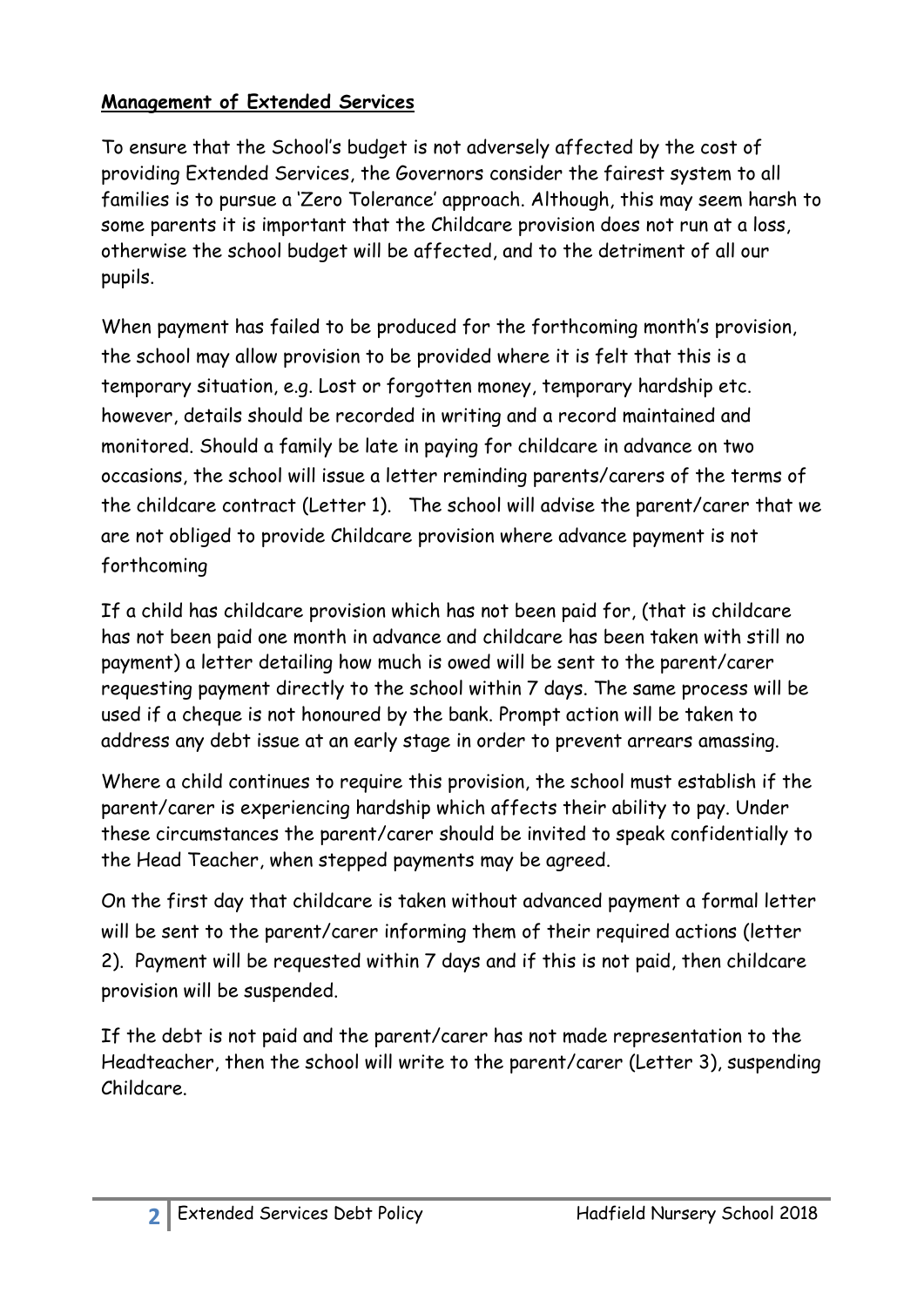### **Monitoring and Recovery of Childcare Debts**

At each meeting of the Governing Body/Finance Committee, the Head Teacher will provide Governors with details of any outstanding Childcare debt. The aim of this policy is to minimise the opportunity for debt balances to build up and incurring costly referral to the School's solicitors. The School does, however, reserve the right to begin legal proceedings to recover outstanding Childcare debts and inform the Local Authority, Legal Services.

All Write-offs of outstanding debt must be approved by the Governing Body/Finance Committee following submission of details of the debt by the Head Teacher together with reasons for no further action being taken.

Should a family be in debt or experiencing difficulty with payments, they may not be required to give the contracted 4 week's notice to terminate childcare. The headteacher has the authority to terminate the contract immediately without the notice period after considering the information given by the family.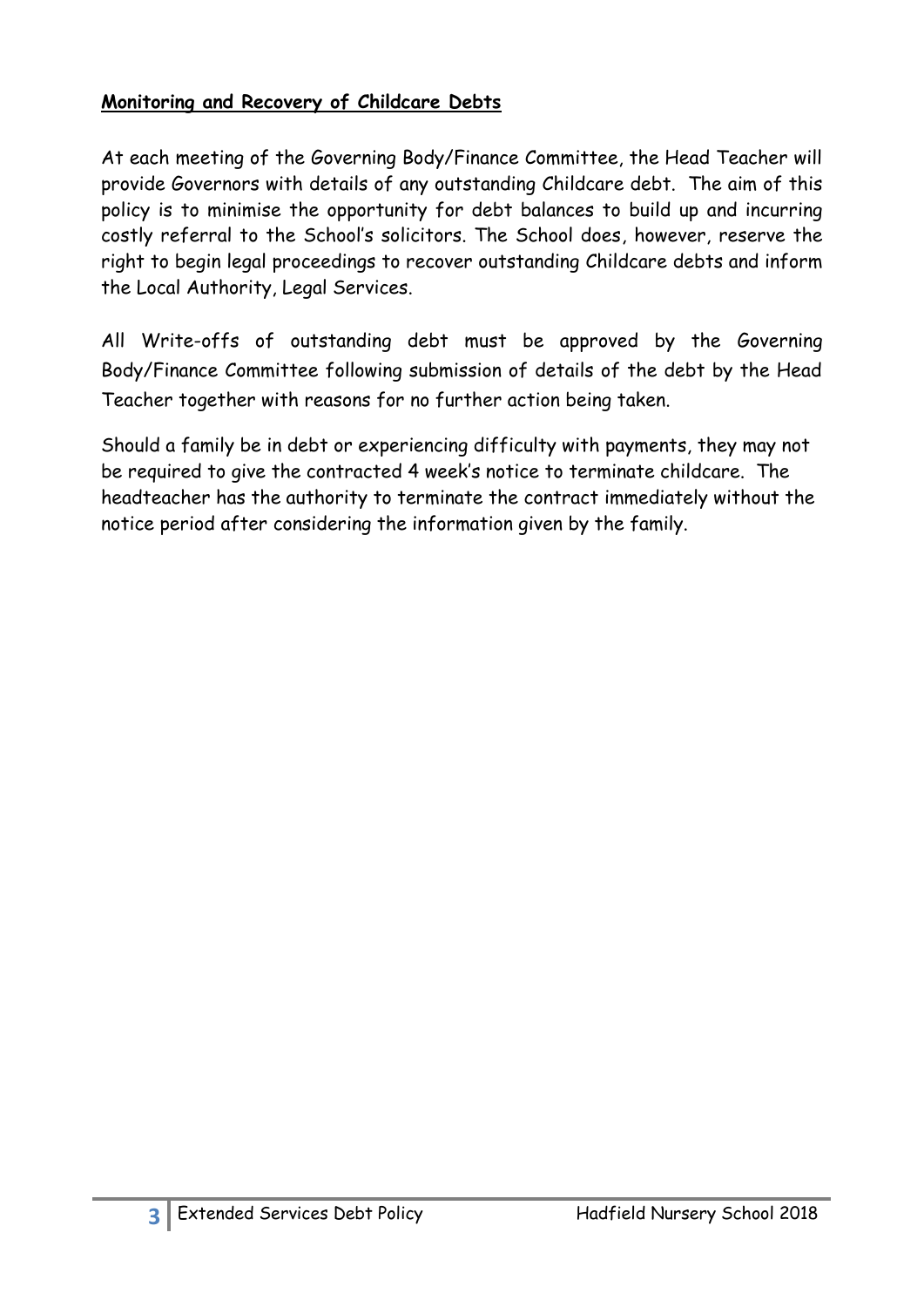# **Letter 1**

Parent or carer of (Pupil Name) (Address Line 1) (Address Line 2) (Address Line 3) (Post Code)

Date: XX/XX/XX

# Dear xxx **Childcare provided to (Pupil Name)**

According to the School's financial records you have not paid Childcare money for your child (pupil name). As agreed on your contract, payments must be made one month in advance. As at  $xx/xx/xx$  you owe  $Exx$  on your account.

In order that there is no detriment to the school's budget, please clear your child's account by making arrangements for the outstanding Childcare amount to be paid immediately. Once you have cleared the current amount I should be grateful if you could take steps to ensure your account is paid in advance, as you have agreed on your contract. The current cost of this provision is xx per week.

I would like to remind you that the school is not obliged to provide Childcare provision where advance payment is not forthcoming

If you have any queries regarding these arrears or wish to discuss the matter further please do not hesitate to contact the school office.

Yours sincerely

Head Teacher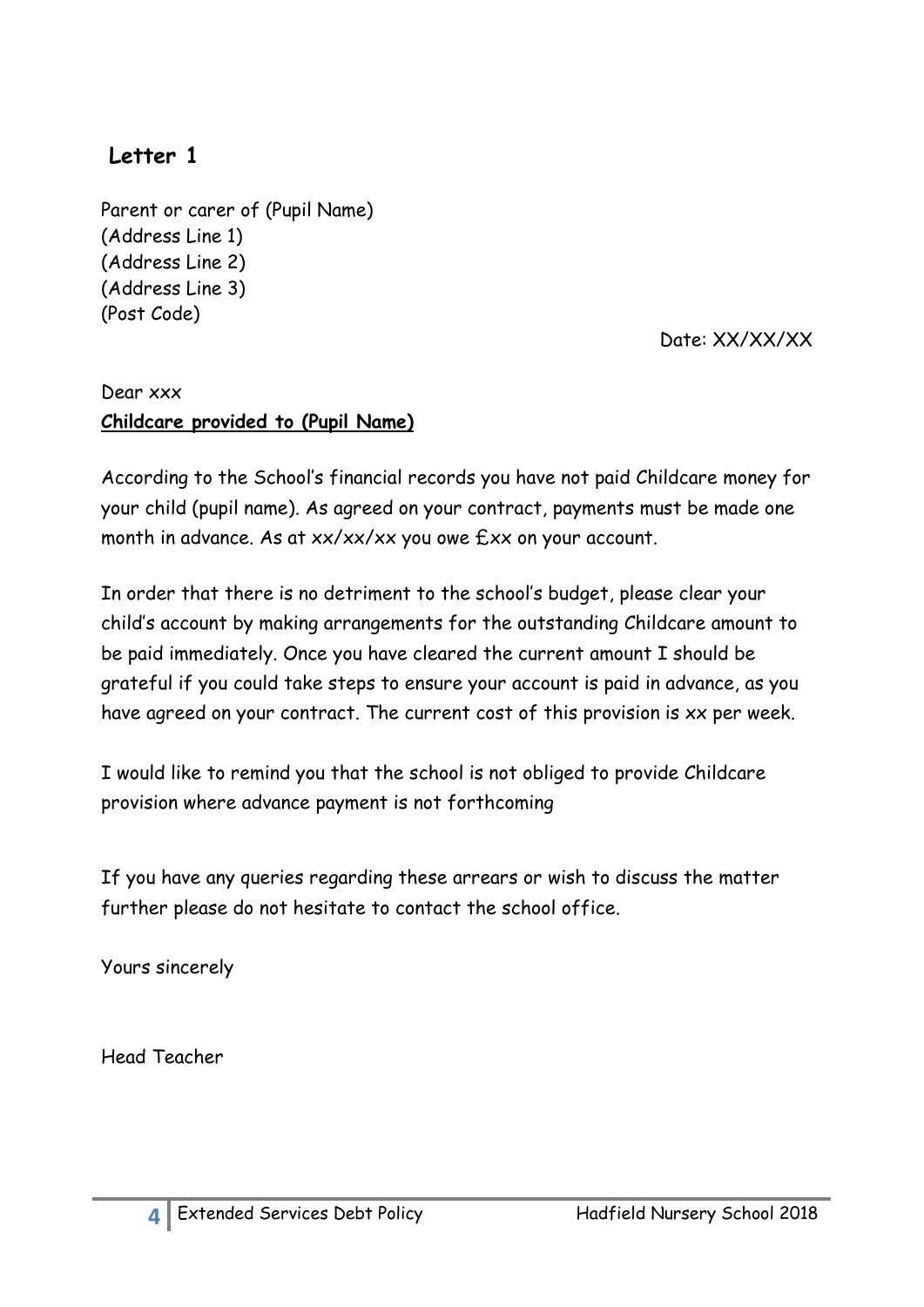# **Letter 2**

Parent or carer of (Pupil Name) (Address Line 1) (Address Line 2) (Address Line 3) (Post Code)

Date: XX/XX/XX

### Dear xxx **Childcare provided to (Pupil Name)**

According to the School's financial records you have not paid Childcare money for your child (pupil name). As at xx/xx/xx your account is showing a debt and you have taken childcare which has not been paid for.

In order that there is no detriment to the school's budget, please clear your childcare debt by making arrangements for the outstanding Childcare debt to be paid by xx/xx/xx (7 days). Failure to pay within 7 days will result in childcare being suspended on this day.

Once you have cleared the current debt I should be grateful if you could take steps to ensure your account is paid one month in advance, as you have agreed on your contract. The current cost of this provision is xx per week.

If you have any queries regarding these arrears or wish to discuss the matter further please do not hesitate to contact the school office.

Yours sincerely

Head Teacher